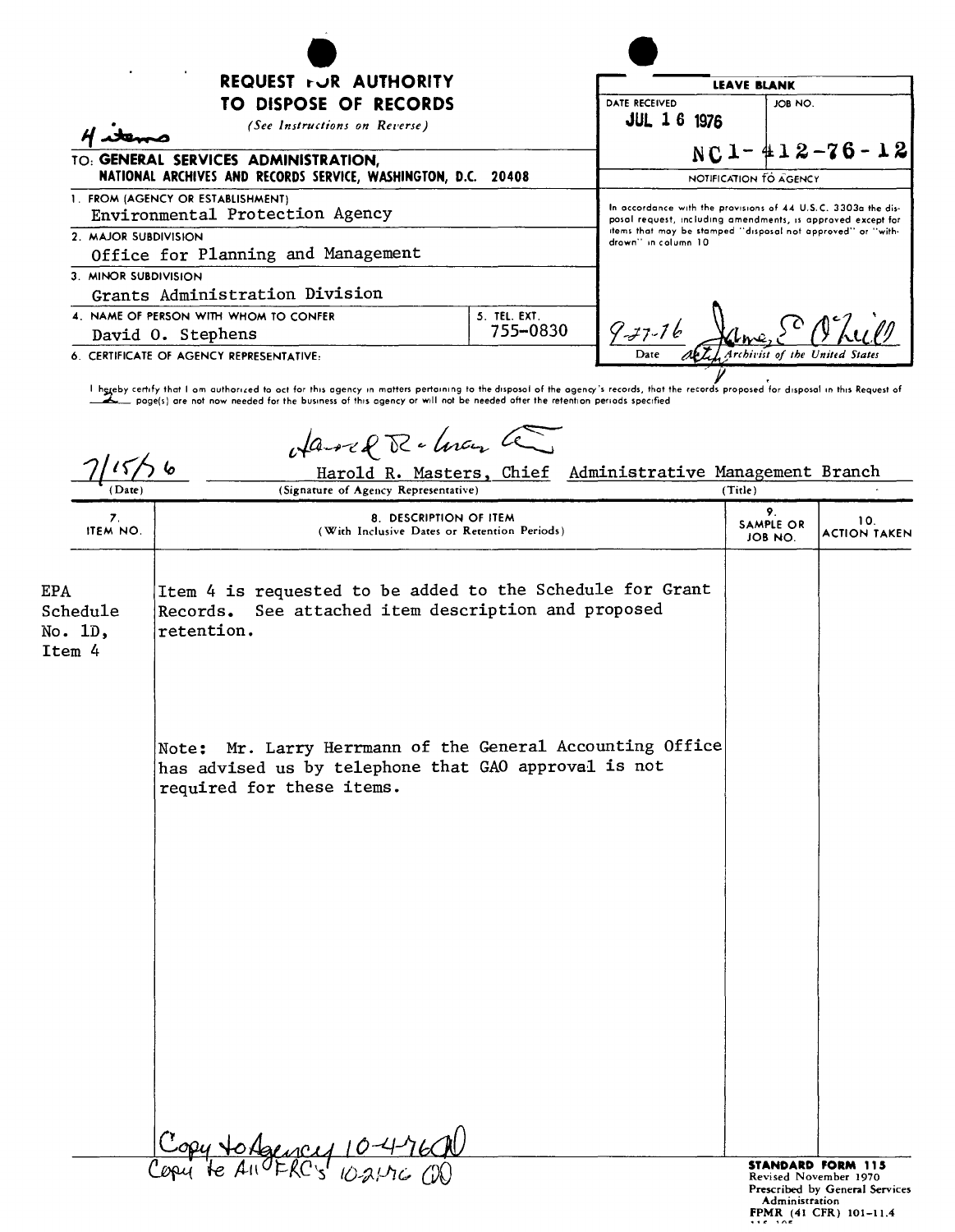| $\ddot{\phantom{a}}$      | $\cdots$<br>$\cdot$ . | ٠. |
|---------------------------|-----------------------|----|
| APPENDIX B                | MANUAL                |    |
| RECORDS CONTROL SCHEDULES | RECORDS MANAGEMENT    |    |
|                           |                       |    |

|      |                                                                                                                                                                                                                                                                                                                    | Retention Period                                                                                                                                                                                                                                                                              |
|------|--------------------------------------------------------------------------------------------------------------------------------------------------------------------------------------------------------------------------------------------------------------------------------------------------------------------|-----------------------------------------------------------------------------------------------------------------------------------------------------------------------------------------------------------------------------------------------------------------------------------------------|
| Item | Name and Description of Record/File                                                                                                                                                                                                                                                                                | and Disposition                                                                                                                                                                                                                                                                               |
| ዱ    | Research, Demonstration, and<br>Training Grants and Fellowships.<br>Official files contain proposals,<br>reviews, offers and acceptances,<br>awards notices, correspondence,<br>reports, statements of suffability,<br>approval forms and payment<br>records These records are main<br>tained at EPA Headquarters. | Retention:<br>Retain $\mathcal{L}$<br>years after termination<br>or resolution of any<br>audit exceptions.<br>Disposition: Break<br>file upon termination.<br>Keep in office one<br>year and then trans-<br>fer to Federal Records<br>Center. Keep in FRC<br>for 3 years and then<br>destroy. |
| 4.   | Construction, Program, and State<br>Operator Training Grants.<br>Official files are maintained<br>in the Regional Offices.<br>Written requests for deviation<br>from established policy or<br>procedure are submitted by the<br>Regional Offices and retained<br>at Headquarters.                                  |                                                                                                                                                                                                                                                                                               |
|      | Program and State Operator<br>а.<br>Training Grants. Includes records<br>related to grants for technical<br>training of personnel engaged in<br>the design, operation, and main-<br>tenance of waste treatment works.                                                                                              | Retention: Retain 4<br>years after termination<br>or resolution of any<br>audit exceptions.<br>Break file<br>Disposition:<br>upon termination. Keep<br>in office one year and<br>then transfer to Federal<br>Records Center. Keep<br>in FRC for 3 years and<br>then destroy.                  |